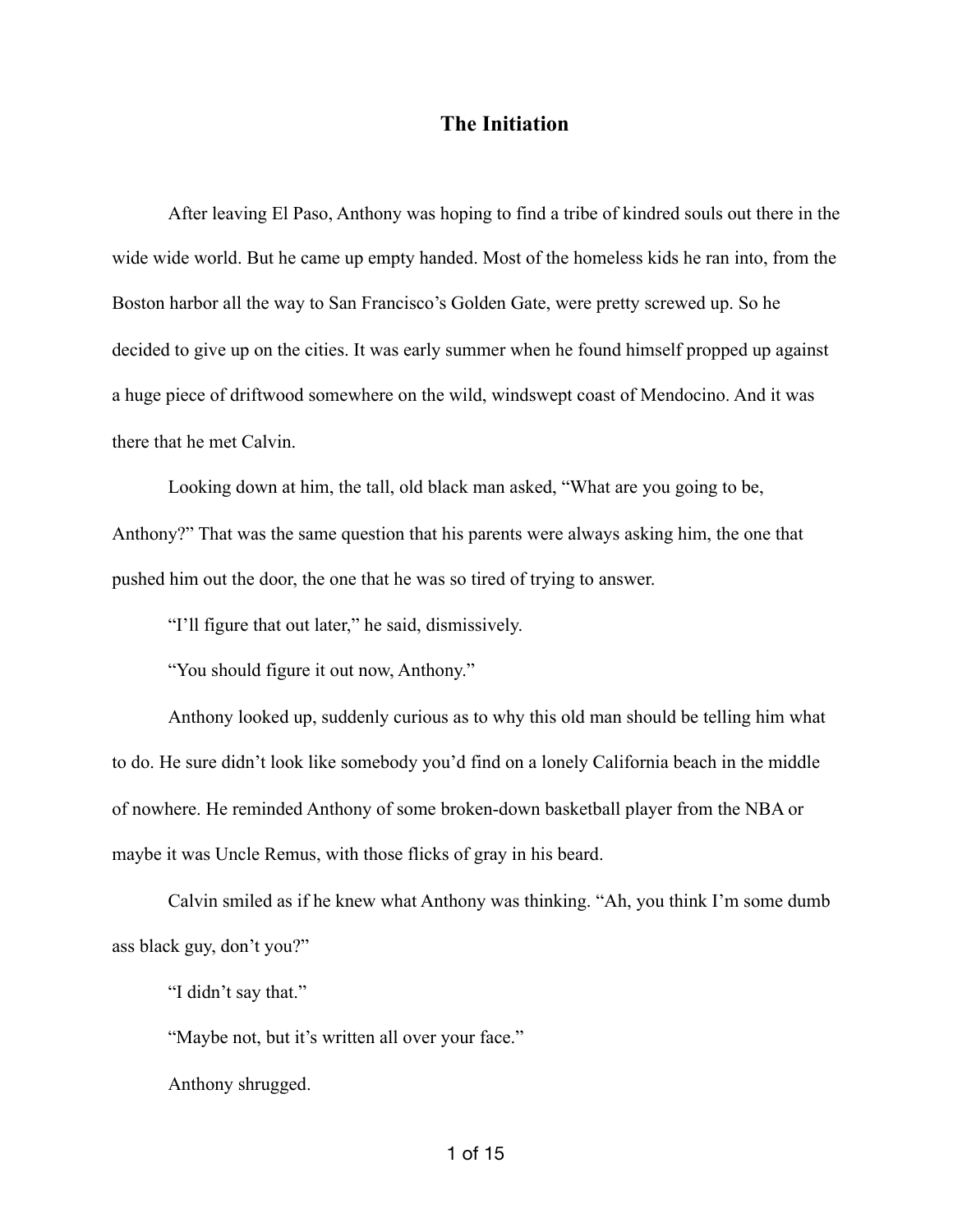"You wanna become a man, Anthony?"

Anthony laughed. "Sure.

"I can help you with that," Calvin said, squatting in the sand across from him.

Somehow this old black man ruffled Anthony's feathers. Anthony didn't like being talked down to by anybody, shaking his head, he demurred, "Naw, thanks anyway." He stood up. "I've got too much of Bartleby, the Scrivener, in my soul," he said smugly. "But you wouldn't know anything about that."

Calvin smiled, nodding thoughtfully. "Ah, Melville's little friend who said "I would prefer not to"."

"You know about Bartleby, the Scrivener?"

"Of course," he said looking up, shielding his eyes from the glare of the sun. "I do a lot of reading."

"Yeah, well I didn't actually read the book, I saw the movie."

"It wasn't a book, just a rather long short story."

"Whatever," Anthony said irritably.

Calvin took a deep breath, smiled, and stood up, holding out his hand. "Alright then,

Bartleby, if that's what you want, good luck, I wish you well."

Anthony felt deflated, surprised that the old guy backed off so suddenly. "Yeah," he said awkwardly, shaking Calvin's hand, "maybe we'll meet again."

As they stood there in the sand, Calvin's demeanor changed, looking intently into Anthony's eyes, no longer smiling, continuing to hold on to Anthony's hand. Overcome by the power of Calvin's gaze, Anthony felt as if he were peering into his soul, this uncomfortable sense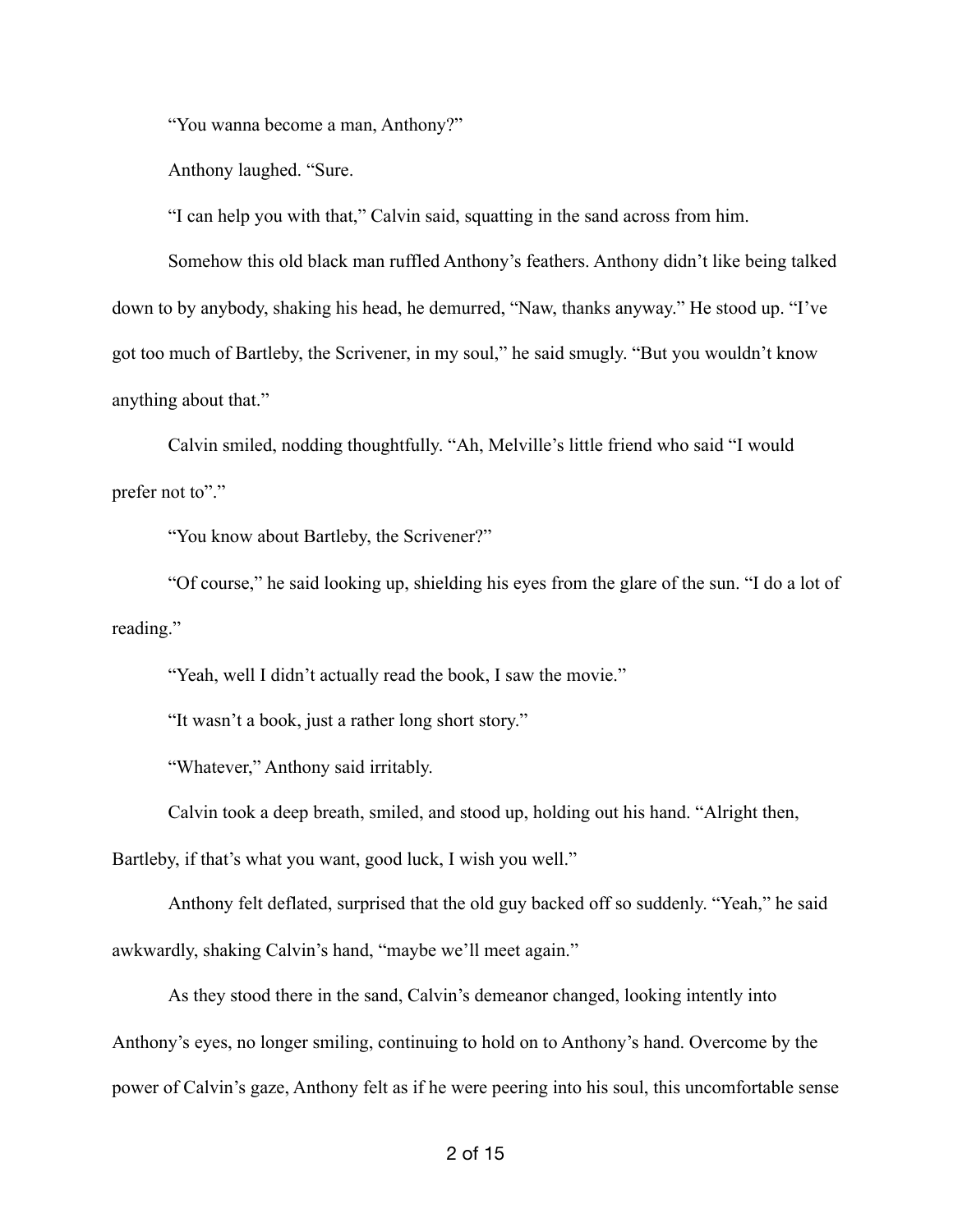of vulnerability only intensified by the deep silence that had taken over the space between them. Speaking in a whisper, Anthony said, "I'm sorry." He didn't know why he said he was sorry, and he was even more surprised when he started to cry. Quickly brushing away the tears, he nodded and turned to leave, embarrassed.

Calvin called after him, his strong voice tender, compassionate. "You do remember what happened to Bartleby, don't you, Anthony?"

Anthony turned around. Speaking in a hoarse whisper, no longer sounding very confident, he asked, "What do you mean?"

"Bartleby ended up starving to death in prison. Is that what you want?"

"I don't think that'll happen to me."

"Maybe not, maybe you'll just die of spiritual hunger." Calvin walked toward him, smiling once again. "Why don't you stay here awhile?"

"Stay here? Where?"

"With me, here, on the beach. You can take a break from living on the streets."

Calvin lived in a huge driftwood teepee out on the dunes, hidden away from the tiny parking lot where Anthony met him. The parking lot offered clean rest rooms, hot and cold running water, a drinking fountain, even an outside shower for cleaning off sandy feet, all the necessities. But the best thing about it was the fact that nobody ever seemed to use any of this stuff, nobody except for Calvin.

Much to Anthony's surprise, the first thing Calvin taught him was how to cook. "After all," Calvin said, "you need to resolve the basics, a warm place to sleep and some good food to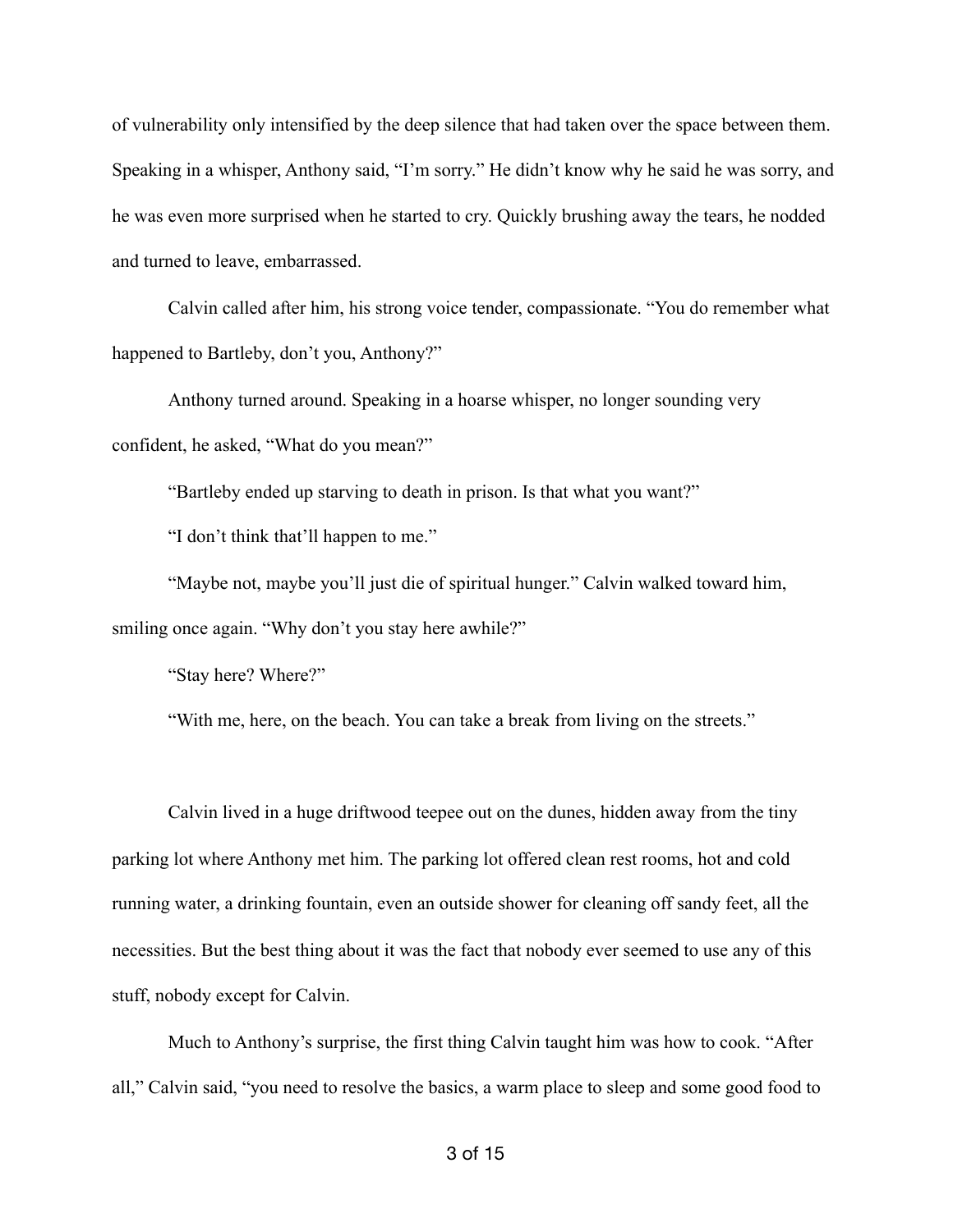eat." Their primary meal was a simple rice-vegetable dish Calvin learned to make in Vietnam, absolutely delicious, dirt cheap, and lasting for days. Unlike many of the homeless vets that Anthony ran into on the street, Calvin didn't touch alcohol or smoke cigarettes.

One night, Anthony having lived on the beach with Calvin for about a month, the two of them were sitting by the fire, watching the sun slip into the ocean, silently eating their rice.

"So when are you going to show me how to become a man, Calvin?"

"I am showing you."

"There must be more to becoming a man than cooking vegetables and sleeping under the stars." He laughed.

"Well, unfortunately, you need to pay the piper first."

This comment set Anthony's suspicious nature going into overdrive. Suddenly angry, glowering at Calvin across the leaping flames, he spoke harshly. "Pay the piper first? What the hell does that mean? You want money?"

"No, Anthony, I mean that you need to go all the way down before you can become a man. I've only seen a little bit of that from you so far."

"I'm not following you."

"I said there's no sign of you going down."

"I still don't know what you're talking about. Go down where? And who am I supposed to pay?"

"Give it time, Anthony."

"Right." Standing up, Anthony threw his plate into the sand, ducking into their teepee, muttering. "You're just like everybody else I've met, Calvin. Everybody wants something."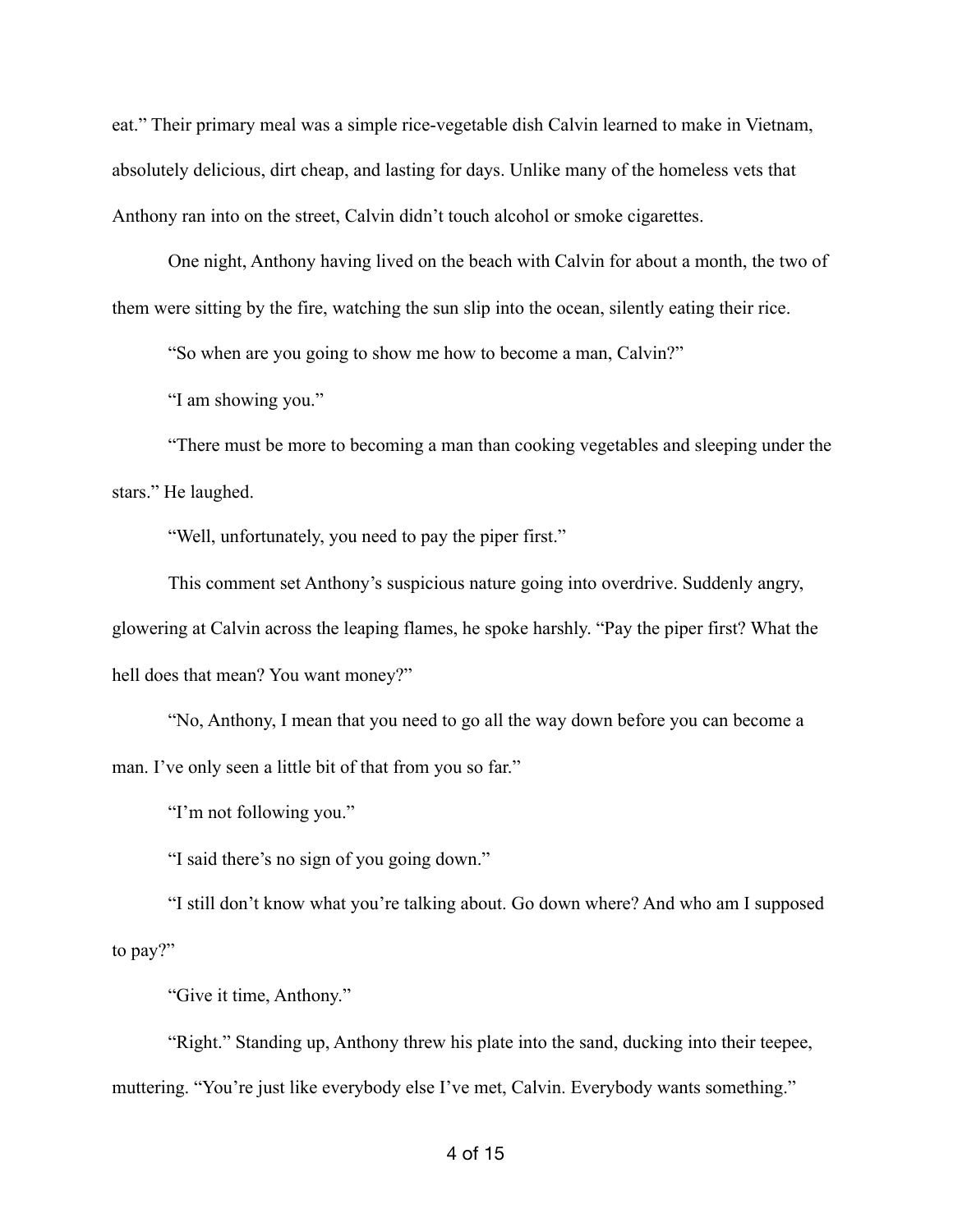Calvin got up and followed him inside. "Come on, Anthony; don't go gettin' all pouty on me. You don't understand what I'm talking about, you said it yourself."

"Leave me alone, Calvin." Anthony crawled into his sleeping bag, turning toward the wall.

"Get out," he heard Calvin say.

"What?"

"I want you outside."

"I don't want to go outside."

"You will never go to sleep in this sacred space with egoistic anger as your mistress, understand? Get out," Calvin's voice boomed. "And clean up the food you've wasted."

Spending most of the night sitting outside the teepee, cold, angry, confused, Anthony was surprised to find Calvin still awake, reading by flashlight, when he finally slipped back inside just before dawn. Exhausted, now embarrassed at his ridiculous outburst, he wondered if Calvin was still mad at him, still wanting him to stay outside.

Calvin turned off his light, the silence accentuated by the deep darkness within the teepee. And just as Anthony was beginning to surrender to much-needed sleep, he heard Calvin's disembodied whisper. "Is she gone?"

Anthony stirred, half asleep, unable to keep from chuckling at Calvin's strange question. "You mean my mistress?"

"Yeah," Calvin said.

"She's gone."

"I thought so." Calvin's voice was warm, comforting.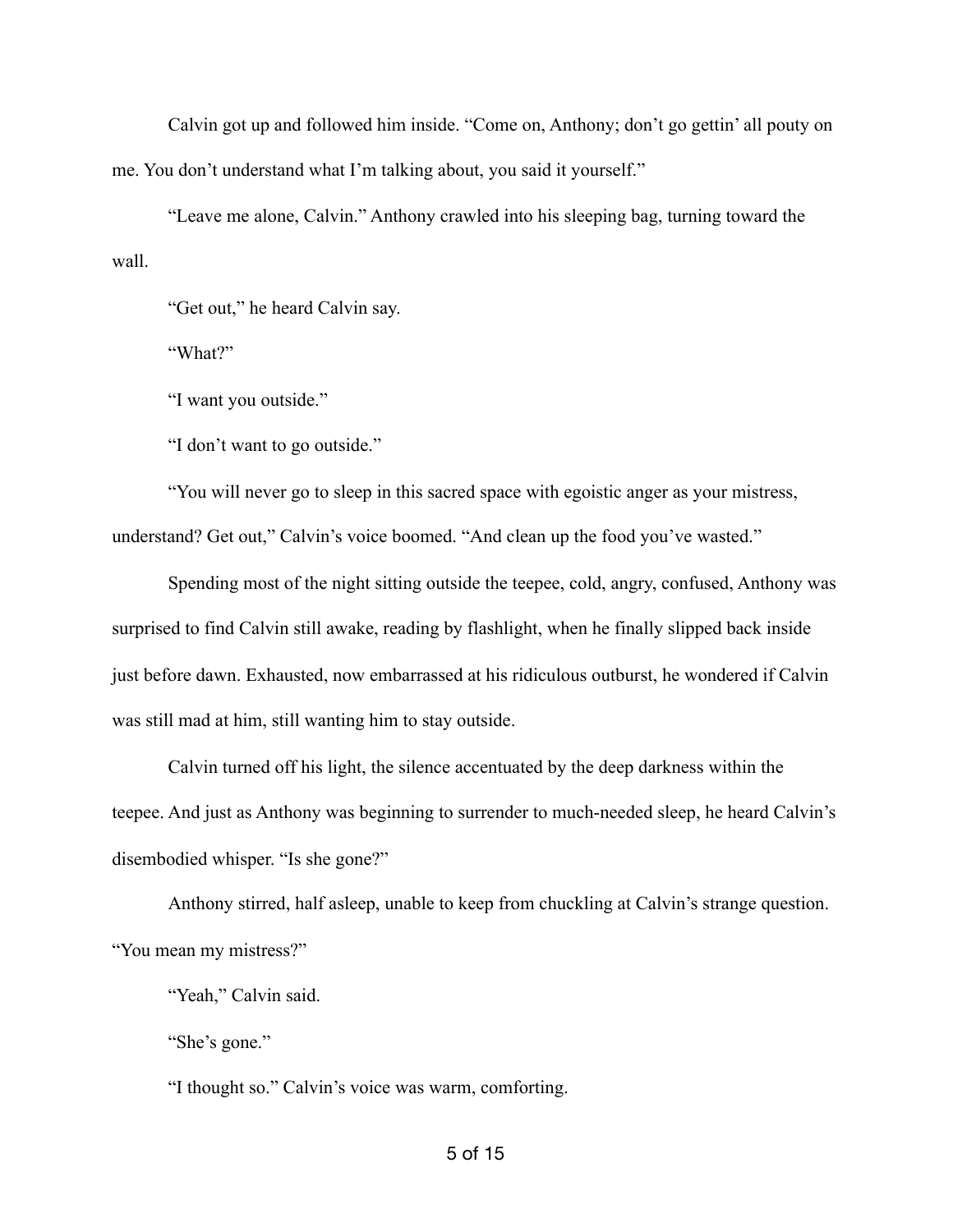It was after this that Calvin showed Anthony how to sit and pay attention. Cross your legs, put your hands on your knees, keep your back straight. "Just make sure you don't go actin' like some Pullman Porter," Calvin said, gently pushing in on Anthony's lower spine from behind, straightening his shoulders, tilting his head down ever so slightly.

"What's a Pullman porter?" Anthony asked.

Calvin tapped him on the shoulder, laughing. "I mean don't go hoppin' on board any of those trains of thought that you'll be encountering."

"Sorry, Calvin, I still don't understand what you mean."

Calvin sat down in front of Anthony. "I'm saying as soon as you realize you're following your thoughts, let them go and return to your breath, boy. Breathe in, breathe out." He sat up straight, taking several deep breaths. Then he said, "If you're doing it right it's just like sweeping snow across a rug to get it to the other side." Calvin laughed at his cleverness.

"And why am I doing this, Calvin?"

"To become a man. To get ready for your initiation."

"Now you're messin' with me."

"Nope. I'm serious."

"So where did you learn how to do this?" Anthony asked him.

"After Viet Nam I was a mess. Have you ever killed another human being, Anthony? No, I thought not. It was shortly after being discharged that I ended up in Thailand, where I met a Buddhist monk from Tibet. It was Rinpoche who taught me all I know, saving me from myself, so I feel compelled to pass it along, you know what I mean?"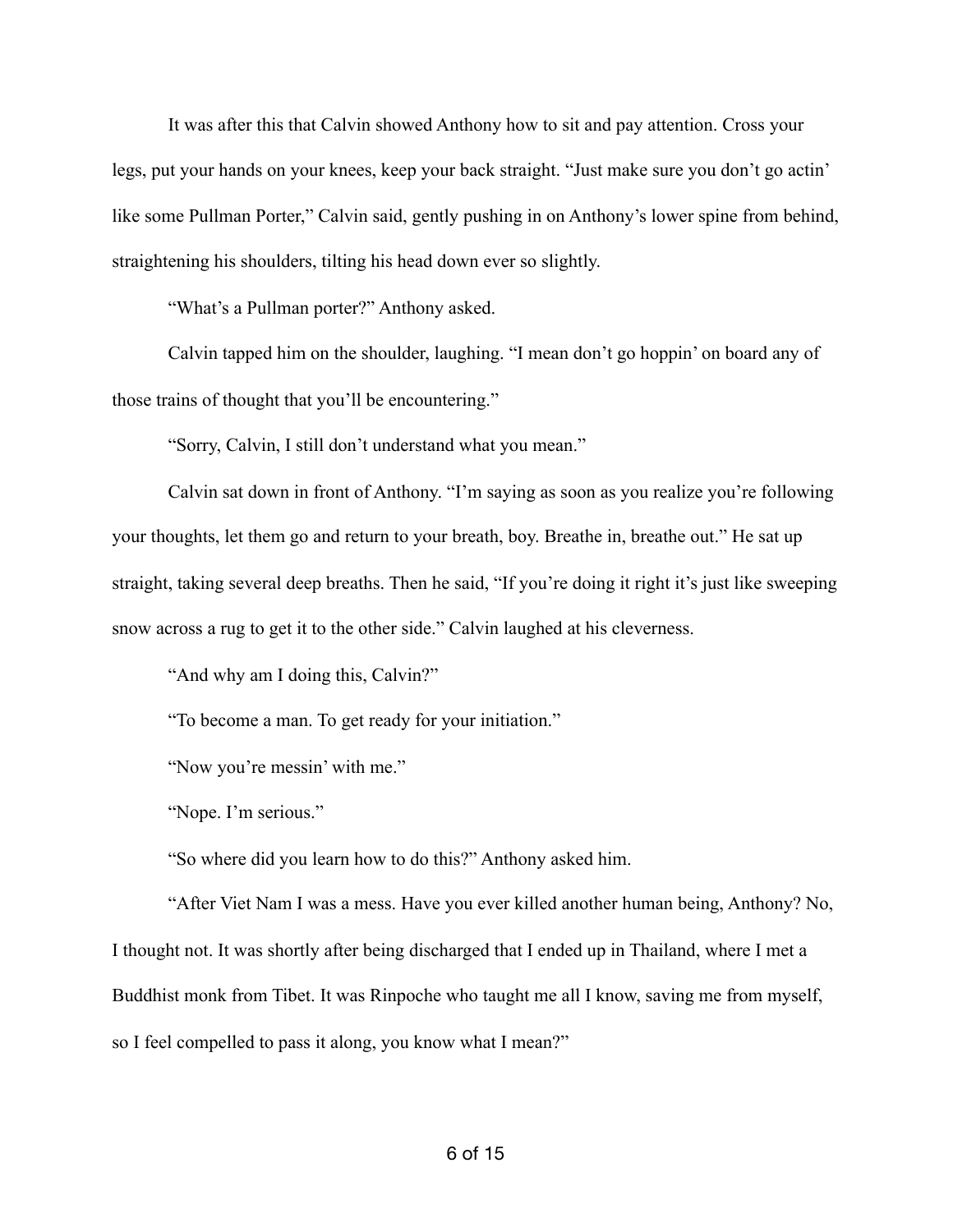When the rains came, Anthony thought he might have made a mistake in deciding to stay with Calvin. Whenever it rained, he was forced to spend more time inside the shelter, which meant more time sitting, sitting the way Calvin had taught him. The plastic tarp over their little enclosure kept them dry but the wind still hissed through the cracks. Sitting was like that, like wind hissing through the cracks. Sitting was very difficult, uncomfortable, painful even, not so much the physical part, more the emotional part, with Anthony's longings growing into great gaping, tender wounds. Late one evening, with the wind howling and the rain pelting the top of their teepee, the image of his high school girlfriend seized him and wouldn't let go, causing him to experience such a powerful yearning that he became obsessed with returning home, telling her how much he loved her, settling down, making babies. How ridiculous would that be? Thoughts of touching her body and kissing her lips were so vivid that they overwhelmed him with an aching desire. The very next day he told Calvin that he thought he might be doing something wrong; Calvin only smiled, shaking his head. "There's no right or wrong as long as you're actually sitting, Anthony. Just keep sitting."

It wasn't too long after this that Anthony started crying a lot, crying for what he perceived to be no reason at all. But then, later on, he realized that there were thoughts, or images, or visions that touched his heart, causing the flow of tears. They were visions of being bullied in school, or of his father telling him what a failure he was, or of his teachers telling him he needed to apply himself if he ever wanted to go to college, slights, insults, abuses, rebuffs, an endless stream of hurts, hurting him anew. His sorrow came from someplace deep down inside his gut, a sorrow like no other, a sorrow that had nothing to do with regret or self pity or even sadness. And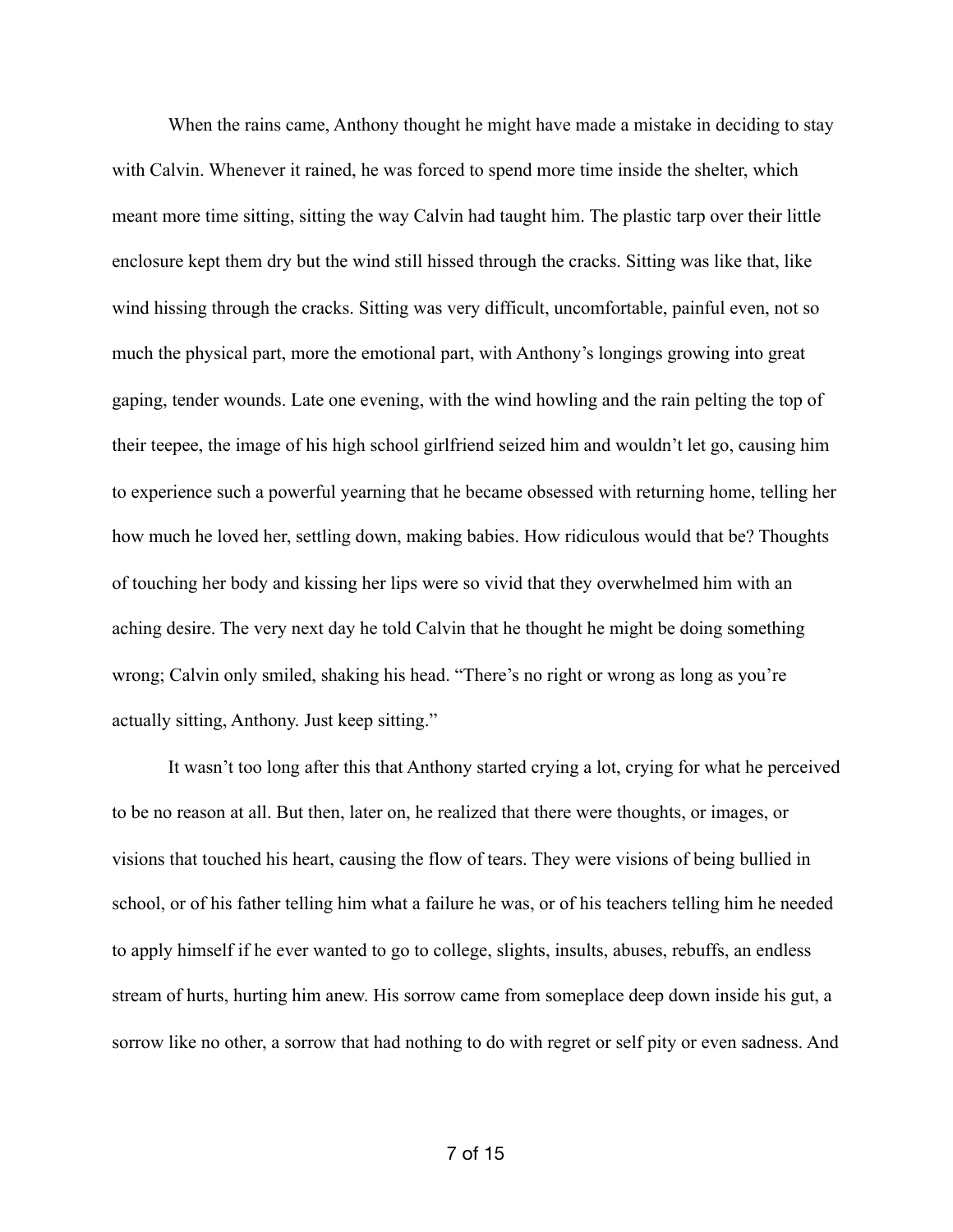as he tried to understand what was happening to him, Anthony was forced to let go of that word, sorrow, for this was something different than sorrow, something that he didn't have a name for.

Late in the summer, one sparkling afternoon, after sitting for several hours, Anthony was sobbing uncontrollably inside their shelter when Calvin peeked through the torn piece of canvas serving as their door. "Now you're paying the piper, Anthony."

And, in this way, little by little, Anthony began to change, began to feel more anchored, more self-assured, more mature. And his sitting became less painful, the crying having cleansed him, bringing freshness and spaciousness where there once was only fear and anger.

It was toward the end of September that Calvin announced the impending arrival of a visitor. "By the way," he said, "my son, Taylor, should be here by tomorrow afternoon."

"Your son? I didn't think you had any family."

"Why would you think that?"

"I dunno, I just never saw you as a family man."

"I need some things."

Anthony thought this very strange. A homeless man who gets supplies from his family? But Calvin wasn't your average homeless man, either. "So you have a wife and children, then?" "Of course, I have six children, three boys and three girls. They're all grown up now."

"What about your wife?"

"I have Emily right here," he said, tapping his chest.

Taylor showed up the next day carrying two large cartons. Anthony was struck by his ruggedly chiseled good-looks. He was dressed in jeans and a sweater, looking just like one of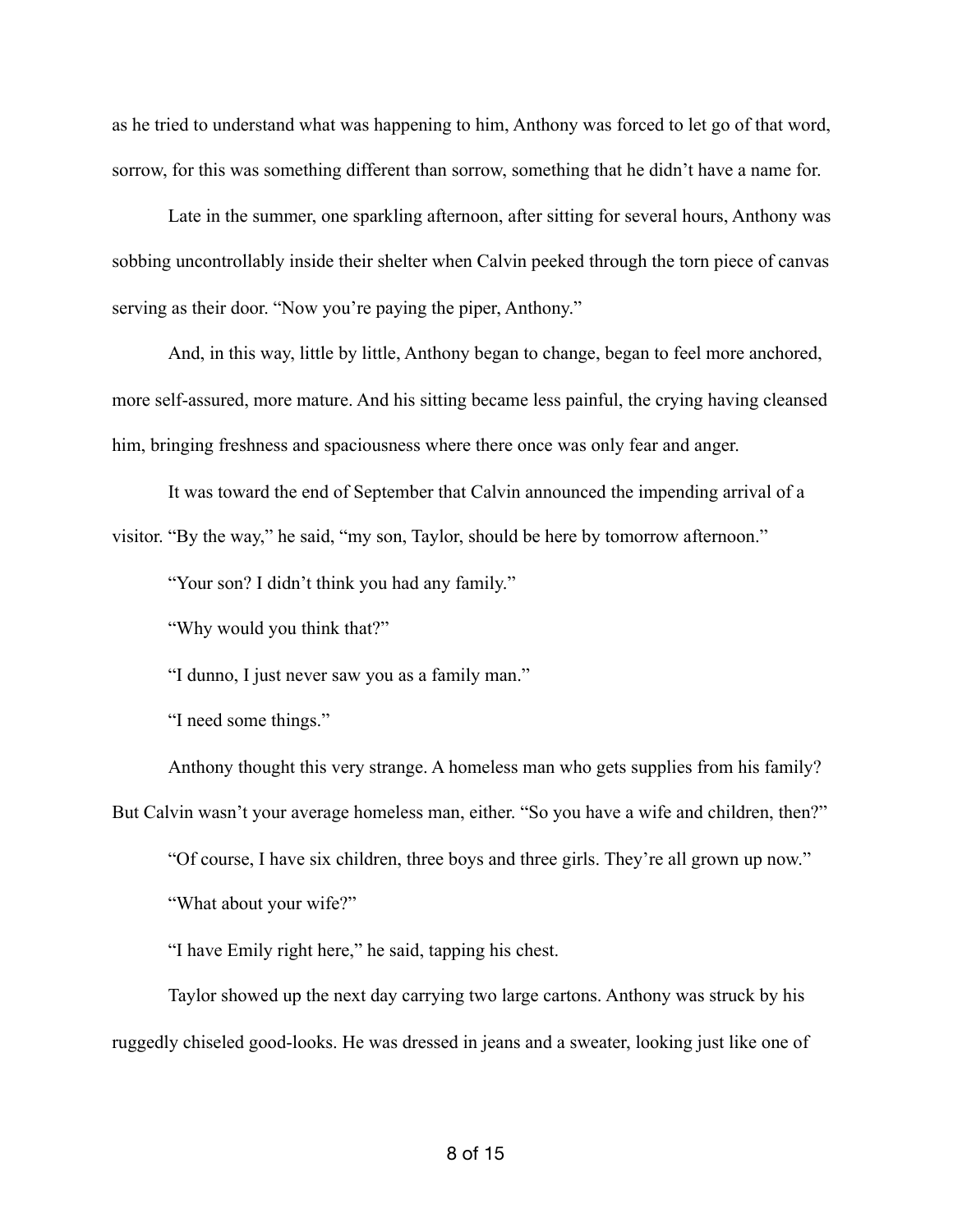those thirties-something male models you might see in a clothing catalogue. Anthony had a hard time believing that this was Calvin's son.

After placing the cartons in the sand near their teepee, without any word of greeting, Taylor hugged Calvin for what seemed like several minutes. Anthony thought he saw Calvin whispering something into Taylor's ear as they embraced, and Taylor, in return, kept nodding, grunting affirmations. Anthony felt awkward, watching them, straining to hear what Calvin might be telling him.

Finally, their greeting having ended, Calvin turned to Anthony. "Anthony, this is Taylor, he's my youngest son, my pride and joy."

Taylor held out his hand, smiling. "Hey, Anthony, it's good to meet you."

"Can you help Taylor bring the rest of the boxes, Anthony?"

"Sure"

As they trudged through the sand, heading for the little parking lot, Taylor never uttered a word. Anthony hadn't spoken to anyone except Calvin for the last few months, so being silent had become quite natural for him, but he found it curious that Taylor didn't ask him any questions, didn't attempt to make small talk, didn't try to break what was for most people the uncomfortable silence encountered when strangers are unexpectedly brought together to perform some common task. They had to make several trips to Taylor's van, plodding doggedly up and down the beach, and by the time they had finished, Anthony counted fourteen cartons stacked next to the teepee. Calvin covered the boxes with one of his tarps.

"You're a good boy, Taylor."

"Thanks, Pop, see you soon. Take care, Anthony."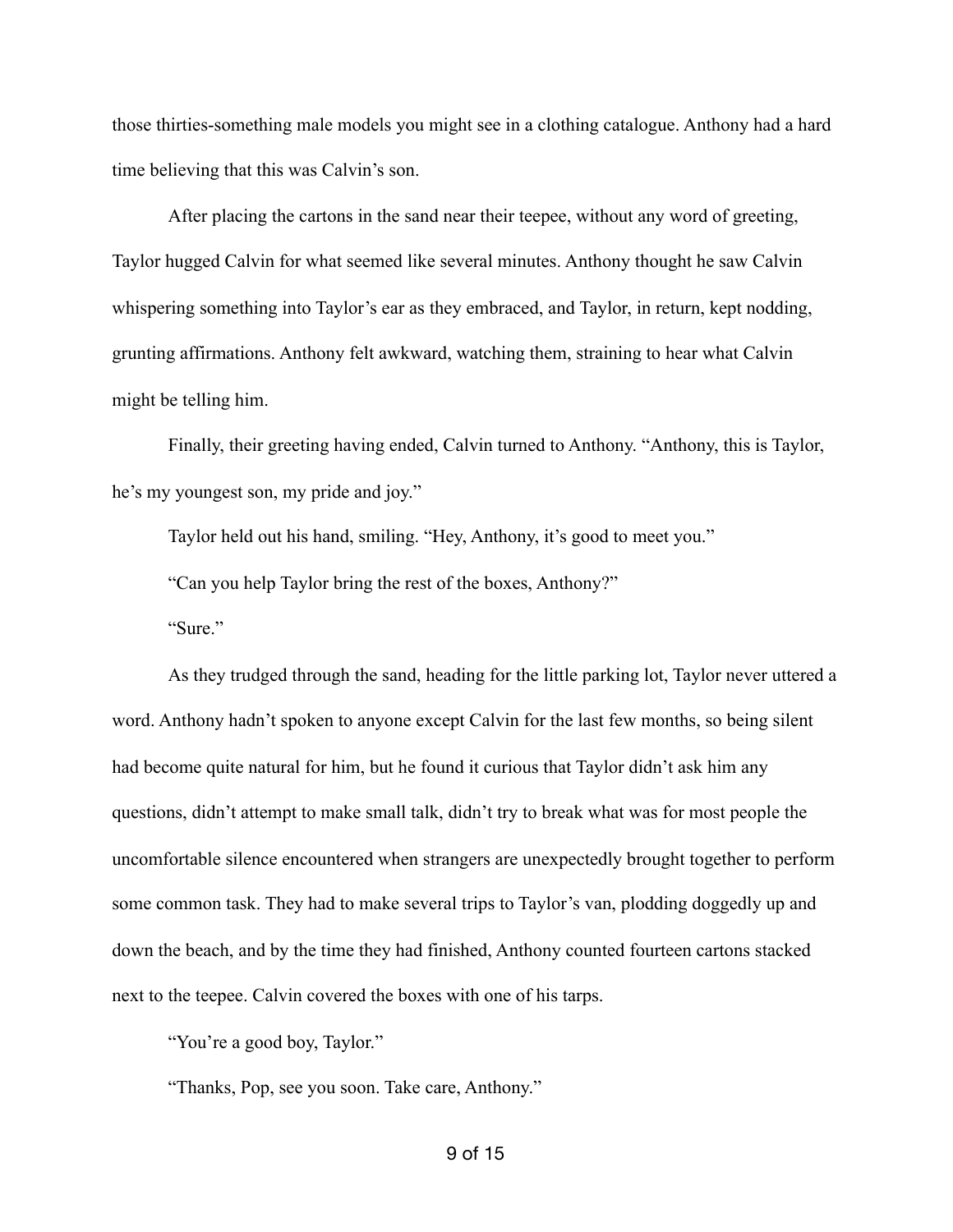Anthony stood, staring at the sudden profusion of supplies. "Whoa, you sure do need a lot of stuff for the winter don't you, Calvin?"

Calvin didn't answer him, smiling, a self satisfied smile.

"Where are we going to put all of this stuff?"

"That's my problem, Anthony. You have some business to attend to."

"I do?"

He pointed down the beach. "See the bluffs over there, on the other side of this inlet?"

Anthony nodded. "Sure, I wander around up there a lot."

"Yeah, so I've noticed. I want you to go there now, Anthony. And take all of your stuff with you."

"Are you kicking me out again?" he laughed.

"Yes, I am."

Now Anthony was hurt. "You are? What did I do?"

"It's time for your initiation, Anthony."

"Are you going to initiate me up there on those cliffs?"

"No."

"But then why do I have to leave? What's going on here?"

"Those bluffs will serve as your walk in the wilderness, your sacred retreat, your vision quest, you get the idea? I want you to find the spot that screams at you, the one saying 'this is where I belong'. Take some water but no food. After three days you can come back, if you want to. But don't return until after night fall."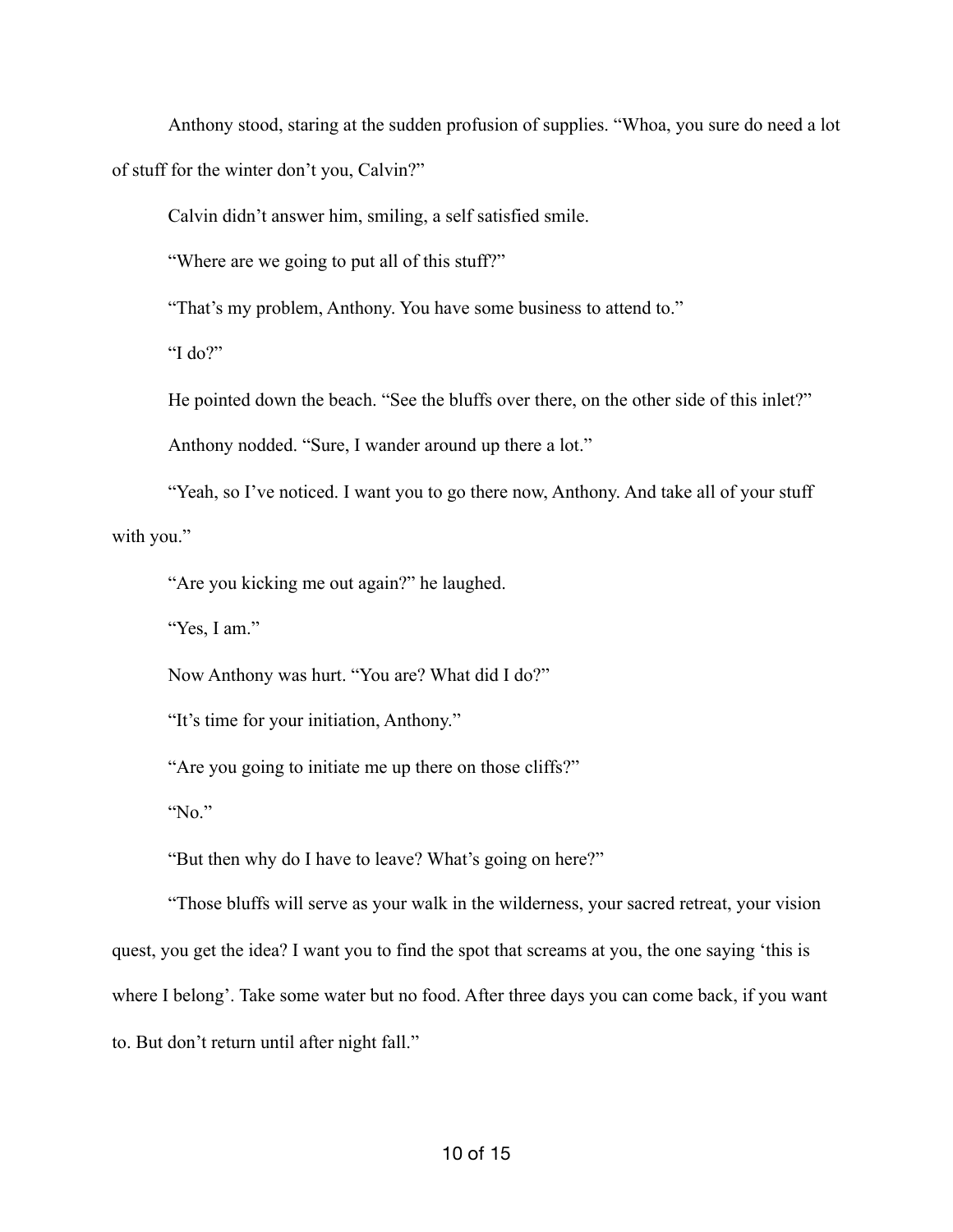"Three days! I don't get it. What am I supposed to do up there for three days, other than get really hungry?"

"That's up to you, Anthony." Calvin was staring at the distant cliffs. "You'll need to stay in that same spot the whole time. It should be about an eight foot circle."

"Where do I go to the bathroom?"

This question caused Calvin to laugh. "C'mon, boy, we're talkin' wilderness, right? You can pee outside your circle, okay?"

"And what if I refuse to do this?"

"No one's forcing you to be initiated; you can take it or leave it."

Anthony quickly gathered his things, put them in his back pack and stood in the sand in front of Calvin. "I guess I'm ready."

"Here, Anthony." Calvin handed him a small envelope. "If you decide to come back you can open this right after the sun goes down on your third day. If you don't want to come back just tear it up without looking at it. OK?"

"What is this?" he said, holding up the envelope.

"Let's just say that it's something for the end of your journey."

Anthony headed down the beach toward the overlook on the other side of the inlet, walking along the bluffs for about half an hour until he reached a clump of coastal redwoods forming a circle not far from the cliff's edge. He remembered this spot from his earlier wanderings; even then it seemed to hold some special significance for him. He left the trail, entering the magnificent circle of tall trees, looking up at the towering giants. Then he laughed. It was as if these wonderfully ancient beings had been waiting for him to arrive. Sensing their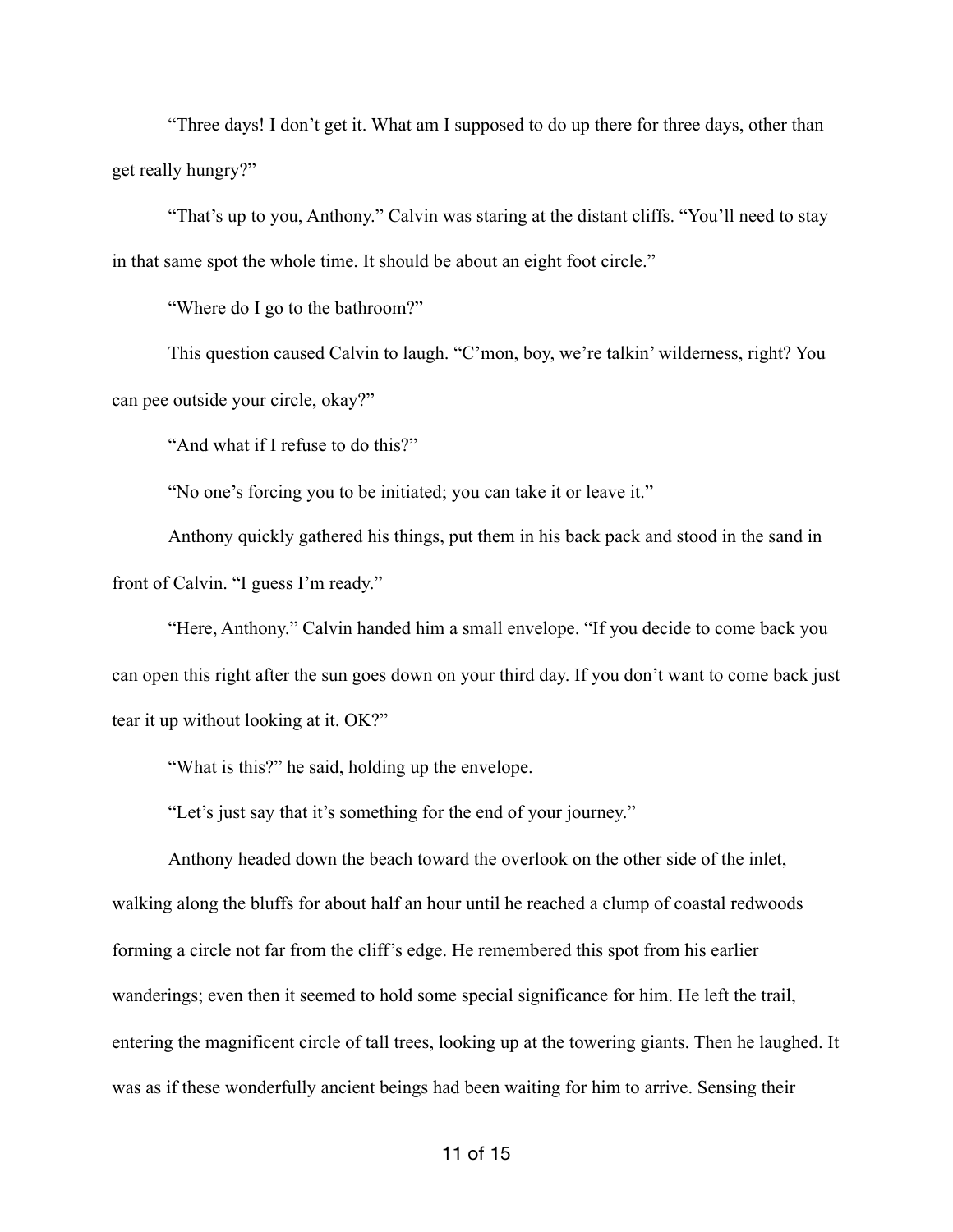gentle protective spirit surrounding him with warmth and acceptance, Anthony knew that this was the place, his place, the place awaiting his arrival, an undemanding, non-judgmental oasis perched majestically above the blue Pacific.

Anthony found it surprisingly easy to just be with the trees, the salty sea air, the soft needle covered earth. He didn't miss eating, the air and his bottle of water being enough. He understood that spending these days in this place was a magnificent gift, a gift given to him, in a sense, by Calvin.

Looking through the trees, watching the sun setting on his third day, he suddenly remembered the envelope. He waited until the sun disappeared into the ocean, the purple sky fading into a grayish black, the little pinpoints of stars beginning to twinkle above the silhouette of his trees. Taking out his micro flashlight, holding it between his teeth, he opened the folded piece of paper that was inside the envelope.

"When I was a child, I spoke as a child, I understood as a child, I thought as a child, but when I became a man, I put away childish things." 1 Corinthians 13:11

And at the bottom:

It's time for your initiation, Anthony.

I'll be waiting.

## Calvin

As Anthony walked back along the path, using his flashlight to illumine the way, he could hear the throbbing sound of drums in the distance. He stopped to listen. He had never heard this kind of a sound in the stillness of the night before, with only the drums and the surf, a sound completely exotic, and yet totally familiar for some reason. *Who would be playing drums way*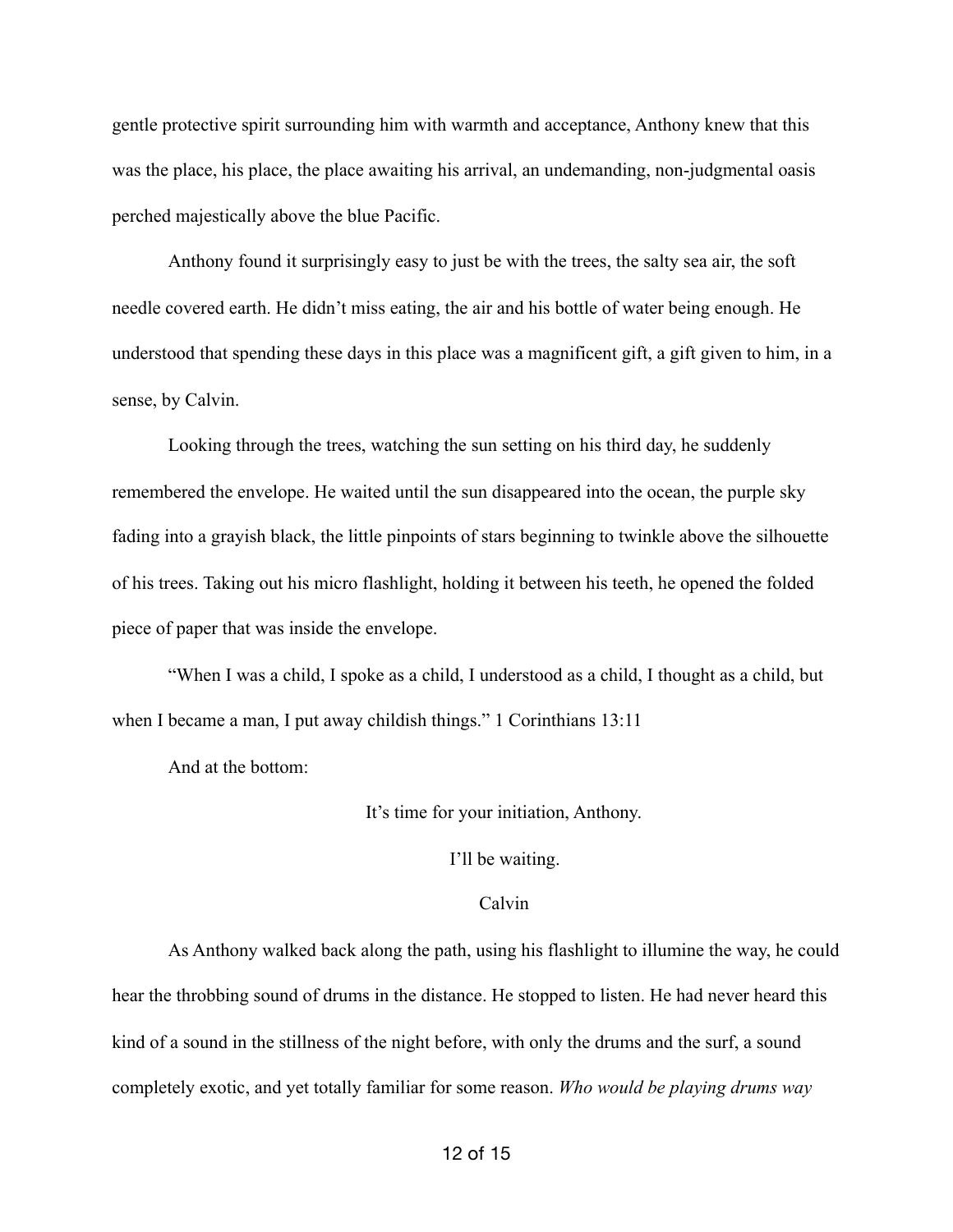*out here?* Reaching the place where the trail overlooked the beach, he was surprised to see a huge bonfire with its many sparks drifting up into the night sky. Making his way across the sand, he could feel the pulsating rhythm of the drumming through the soles of his feet.

As he got closer, he was astonished to see a large group of men sitting in a huge circle around the blazing fire, gathered right there on Calvin's lonely beach. The drumming was deafening now.

Calvin was waiting for him outside the circle. They embraced.

Anthony scanned the drummers. They appeared to come in all shapes and sizes, all colors and ages. The only thing the same about them is that they were all men. He saw that two of them, who were quite close to him, were dressed in State Parks uniforms and drumming away just as ardently as all the rest. He recognized Taylor sitting next to one of them.

"I always thought that a bunch of men banging on drums was some kind of new age cliché."

Calvin smiled. "Have you ever tried it?"

"Can't say that I have."

"It's like weaving a web of interrelatedness, an activity especially appealing to men. The Africans and the Aborigines figured that out long before we ever arrived on the scene. I've been doing this ever since Emily died."

"Drumming?"

"No, initiations. It's sad to see most modern cultures dropping the idea of giving their young men some kind of recognition, some kind of celebration to mark their achieving manhood. I know our Jewish friends still have their coming of age rituals, and, of course, so do most Native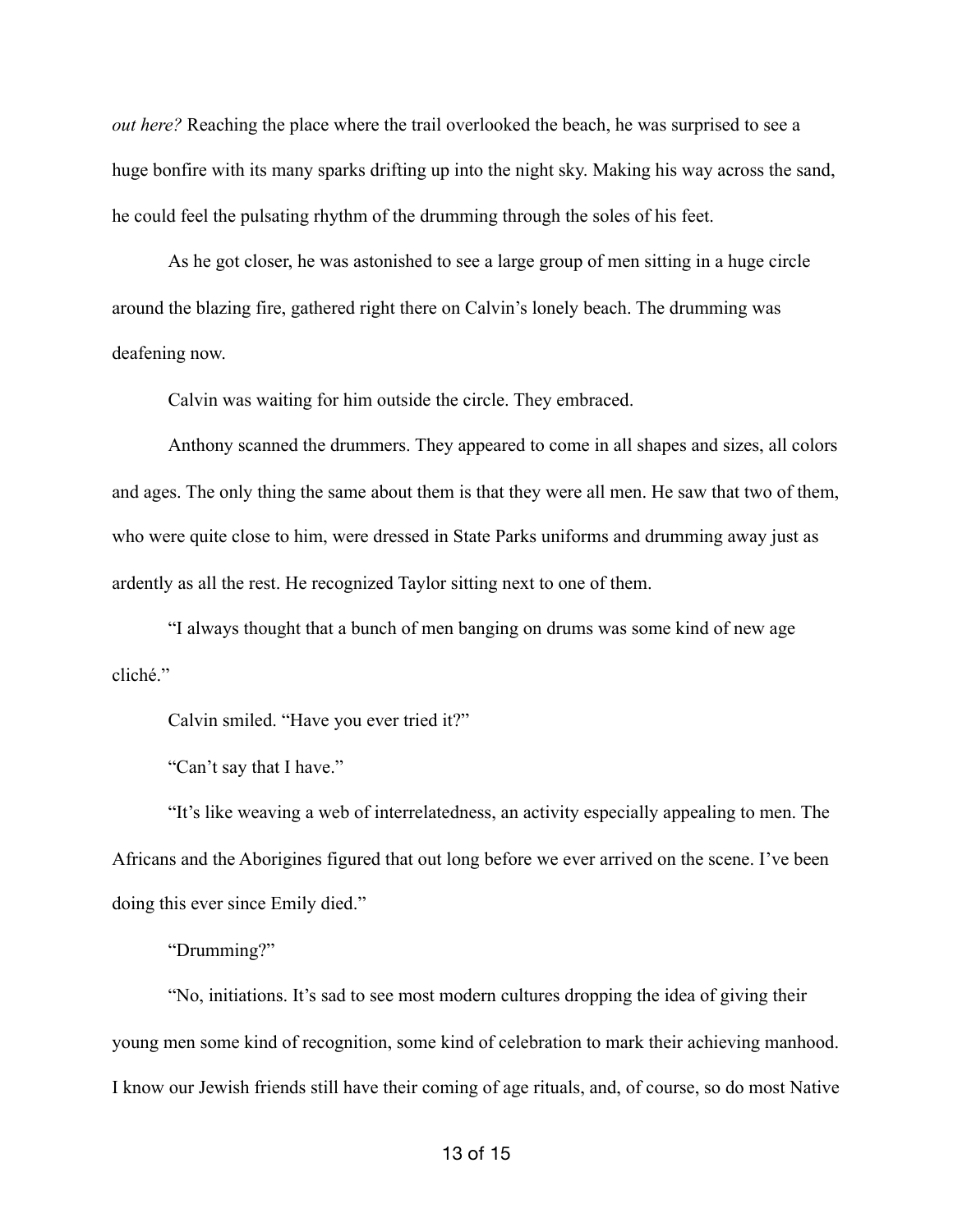Americans, but I think there needs to be a renaissance, a new kind of American rite of passage. So after Emily passed away I decided to do it on my own. Taylor was the first, and these are most of the others, some couldn't make it here tonight but this is most of them." He paused and looked kindly at Anthony. "I knew it the first time I met you, Anthony, I knew you were an old soul. So I've taken some extra time with you."

"So what do I do now?"

"Do you want to be initiated?"

"As long as it doesn't hurt."

"It already has, hasn't it?"

"Yeah, before, but not so much now."

"Anyway," Calvin continued, "I'll present you and then you'll be marked, symbolically, of course, and hopefully you'll be accepted by the others after they've been allowed to ask you some questions. Afterwards we'll feast." Seeing the tubs of wine and beer sitting in the sand outside the circle, savoring the wonderful aroma of fish cooking on the portable grills, Anthony could hardly believe that this was the same place where he had spent the whole summer sleeping in a teepee, living on rice and water.

Calvin turned toward the drumming circle, holding up his hands. After the drumming had ceased, Calvin spoke in the voice of an orator: "Brothers, we have a candidate for initiation. Are you willing?"

"We're willing," they intoned.

And turning to Anthony, he said, "Are you willing Anthony?" "I'm willing."